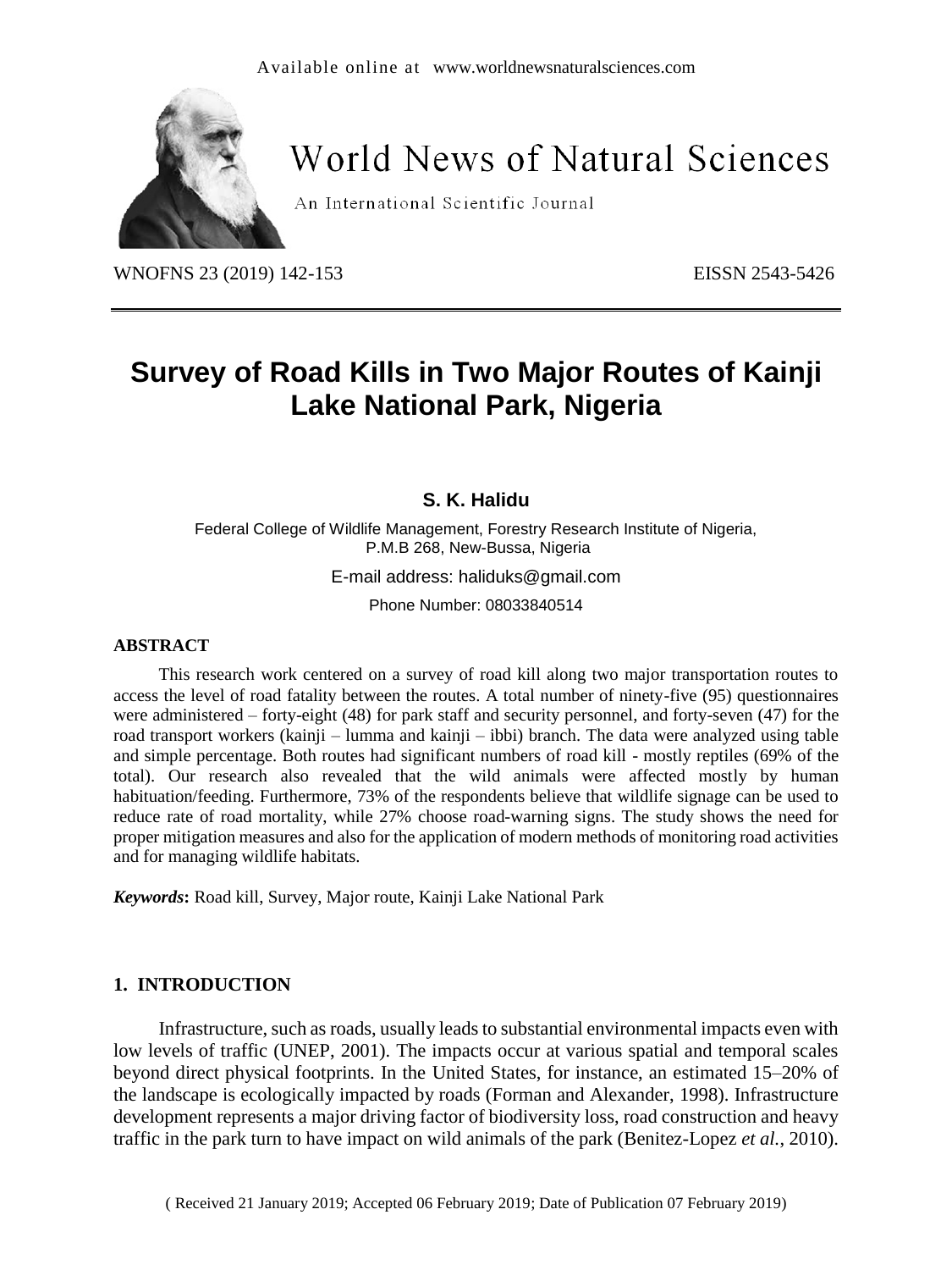With biological diversity at stake, there has been a growing concern and interest to quantify ecological effects of roads and ultimately to avoid, minimize and compensate for their negative impacts on individuals, populations, communities and ecosystems (Forman *et al*., 2003; Coffin, 2007; Balkenhol and Waits, 2009; Fahrig and Rytwinski, 2009). Roads and their associated vehicular traffic affect the persistence of wildlife populations through the processes, such as habitat loss, traffic mortality, resource inaccessibility, population subdivision, and modification of behavior (Trombulak and Frissell 2000, Jaeger *et al*., 2005, Eigenbrod *et al*., 2009). The magnitude of road impacts varies considerably depending on road type and/or level of use, season, location, time of day, and species of organisms potentially affected (Forman and Alexander, 1998). It is assumed that the road width can influence permeability of roads to animal movement, though for some species, the more influential component of road width on road crossing decisions, is probably the gap width relative to the surrounding habitat (Clair, 2003).

Habitat variables versus proximity to the road influence the likelihood of disturbances as well. For example, bird populations are likely to be more affected at short distances from the infrastructure whilst the effect on mammal populations extend over longer distances. This fact is justified by research findings, showing a decline in species abundance of 28-36% (birds) and 25-38% (mammals) within 2.6 km and 17 km from the infrastructure, respectively (Benitez-Lopez *et al.*, 2010). Furthermore, scientific evidence suggests that when road networks and traffic volumes increase, road-effects on animal populations become more prevalent (Forman *et al*., 2003, Gagnon *et al*., 2007, Eigenbrod *et al*., 2008). The magnitude of road impacts varies considerably, depending on road type and/or level of use, season, location, time of day, and species of organisms potentially affected (Forman and Alexander 1998, Bennett *et al*., 2011). It is assumed that road width can influence permeability of roads to animal movement, though for some species, the more influential component of road width on road crossing decisions, is probably gap width relative to the surrounding habitat (Clair, 2003). If proper regulations are not put in place, so asto promote and regulate the use of vehicle in national parks whose purpose is to conserve the scenery and the natural historic objects and the wild life therein and to provide for the enjoyment of the same in such manner and by such means as well leave them unimpaired for the enjoyment of future generations, it may lead to threatened or endangered of some wildlife species (animals), thereby reducing the ecotourism potentials of the park. This study is therefore necessary, as it will examine in detail and provide a regulatory tool in this regard.

#### **2. METHODOLOGY - DESCRIPTION OF THE STUDY AREA**

Kainji Lake National Park was established in 1979. It is made up of two sectors namely; Borgu and Zugurma sector, under decrees 46 of 29<sup>th</sup> July, 1979, thereby making Kainji Lake National Park one of the most important National Parks in Africa, as highly endowed with many flora and fauna resources, it has a high patronage of tourist both, nationally and internationally, with an area of  $5,340.82 \text{ km}^2$ , the park was subsequently reconstituted under Acts 36 of 1991 and Decree 46 of 1999, which established seven additional National Parks (Ezealor, 2002). Kainji Lake National Park area enjoys the savanna climate of Nigeria. In this area (**Map 1**), there are two distinct seasons of wet and dry seasons. The wet season begins around mid –April of every year, and ends in October, giving about seven months wet season while November to March represents the dry season. Like most parts of Nigeria, Kainji Lake National Park enjoys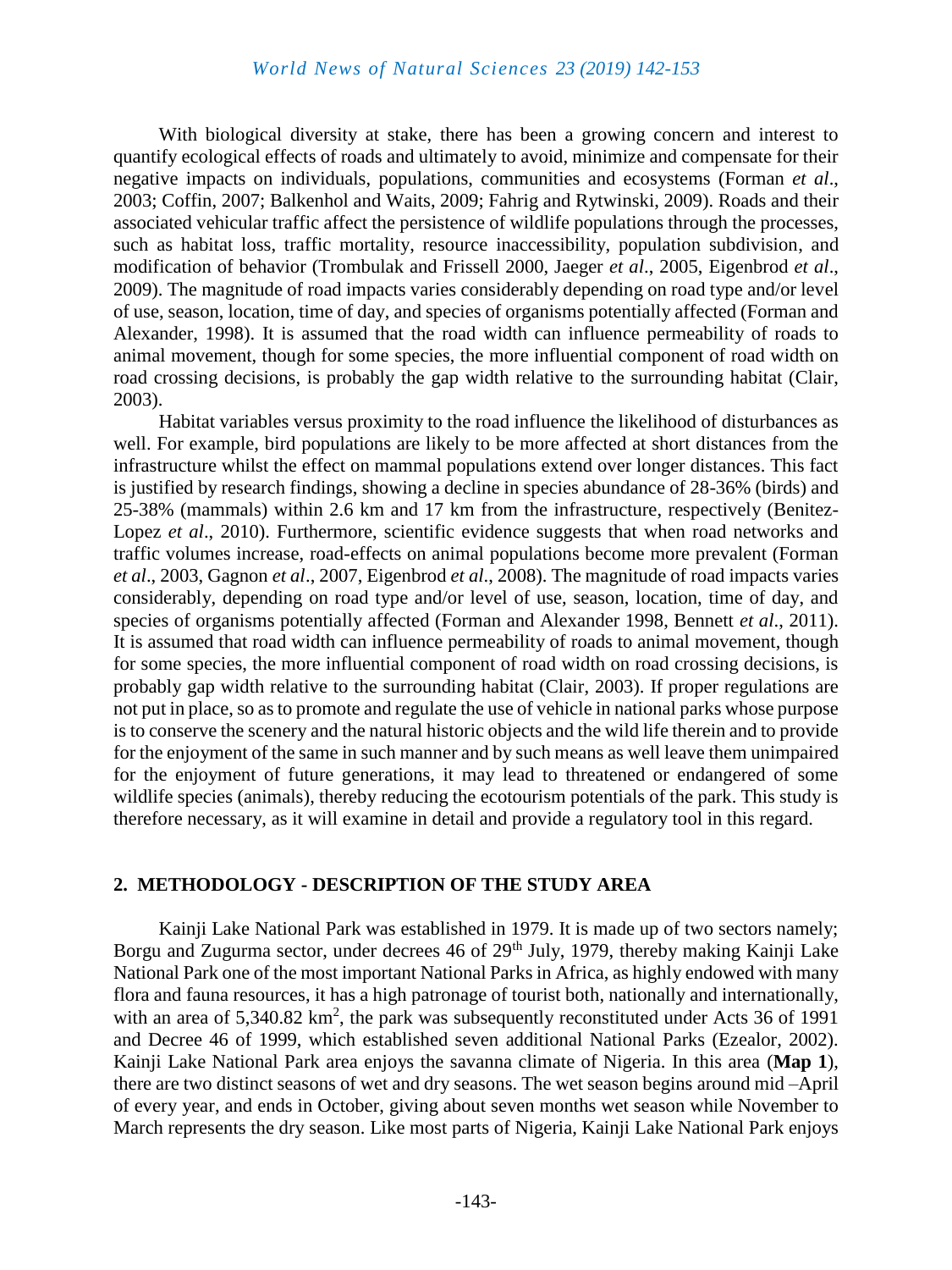the characteristic West Africans climate, marked by a distinct seasonal shift in the wind pattern. There is the prevalence of moisture-laden south westerly wind during the wet months while the dust-laden northeasterly wind is associated with the dry months. The mean temperature during the wet season is about 30 ºC and drops to about 28 ºC during the dry season being affected by the north east harmatan winds. Rainfall is a major climatic element in the reserve being responsible for vegetal growth and the hydrology of the rivers. The mean annuals rainfall is about 1,200 mm. The rainfall amount increases to the southeast from Borgu towards the Niger valley. This is due to leeward nature of the reserve site being east of the Yoruba hills. Individual rainstorms are often short and stormy, with the high rainfall intensities. The number of rainy days averages about 200 days, increasing eastwards to the Niger valley (Ecological Survey of KLNP, 2004).



**Map 1.** Map of Kainji Lake National Park Source: Google

#### **3. METHOD OF DATA COLLECTION**

Both, primary and secondary data sources were used to collect data in this study, the primary data source comprised the use of questionnaire, personal field observation and interview. Two sets of questionnaire (50 copies each) were purposely administered, on some selected rangers of the park, both Zugurma and Borgu sector, while other set of the questionnaire (50 copies) were administered on road transport workers (Wawa to Lumma branch and New Bussa to Ibbi branch) union. This was augmented with information gathered from personal ground observation and interview.

Two major roads that traverse inside the study area (New Bussa – Lumma and New Bussa – Ibbi) were visited, in the first four days of every month, from February – June, 2017. The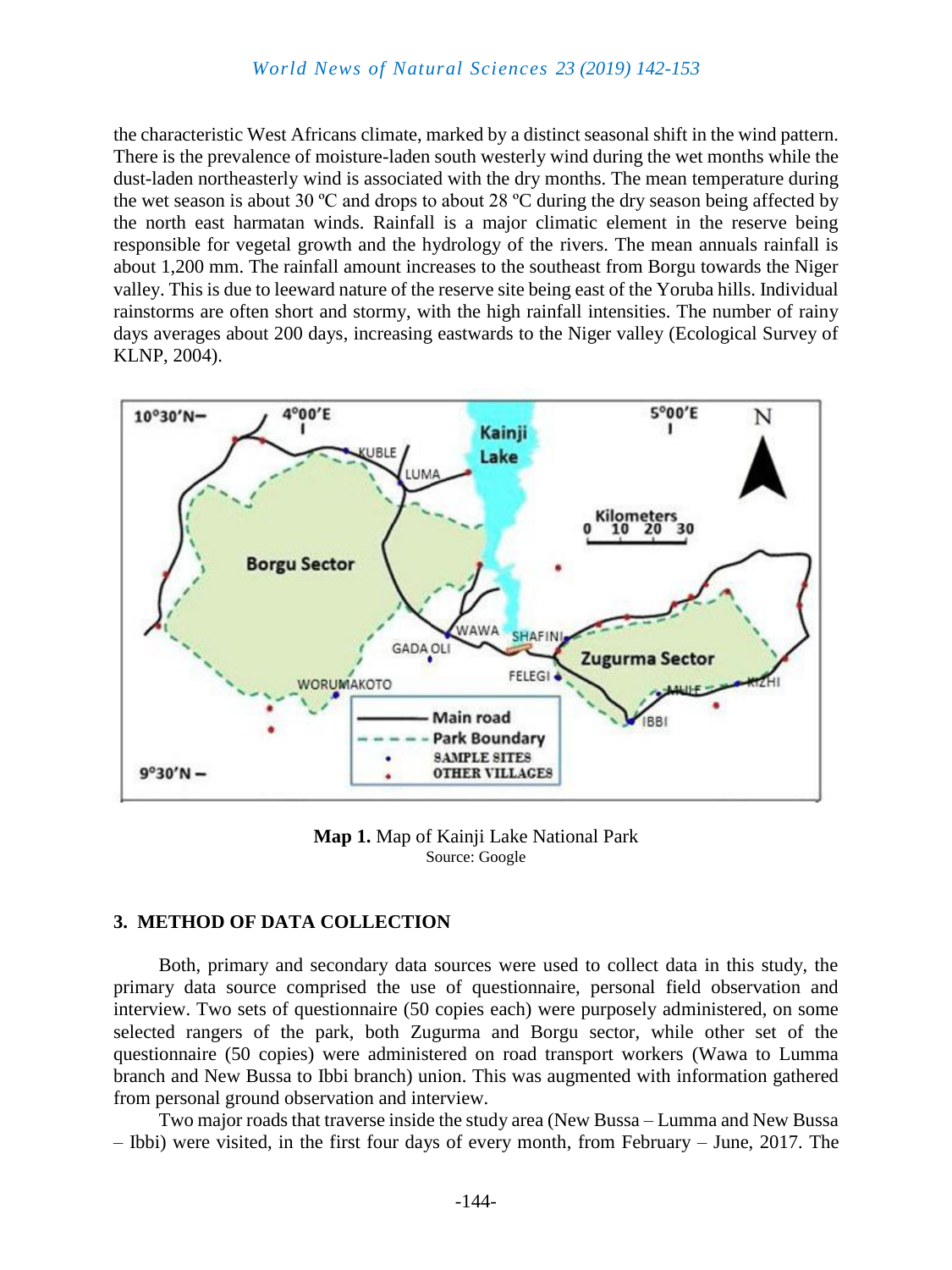secondary data, on the other hand, are related reports on wild animal road kills in the park. Descriptive statistics in the form of frequencies, percentages, pie chart, and bar chart was used for the data analysis.

#### **4. RESULT**

**Table 1**, indicates the major range of age of the road transport workers is 21-40 with (39%) while the least are 0-20 and 50 and above having (18%). With respect to the same Table, their major occupation is driving having (52%). More so, most of the respondents are married men with (50%) while (18%) are divorcee. The Table also indicates that majority of the respondents are school cert holders (82%) and non formal education had (18%).

| Variables             | Frequency      | Percentage (%) |
|-----------------------|----------------|----------------|
| Age                   |                |                |
| $0 - 20$              | 8              | 18             |
| $21 - 40$             | 17             | 39             |
| $41 - 50$             | 11             | 25             |
| 50 and above          | 8              | 18             |
| <b>TOTAL</b>          | 44             | 100            |
| Occupation            |                |                |
| Driver                | 23             | 52             |
| Trader                | 11             | 25             |
| Farmer                | 10             | 23             |
| <b>Total</b>          | 44             | 100            |
| <b>Marital Status</b> |                |                |
| Single                | 10             | 23             |
| Married               | 22             | 50             |
| Widow                 | $\overline{4}$ | 9              |
| Divorce               | 8              | 18             |
| Total                 | 44             | 100            |

**Table 1.** Demographic Characteristics of Respondents (Road Transport Workers) in the Study Area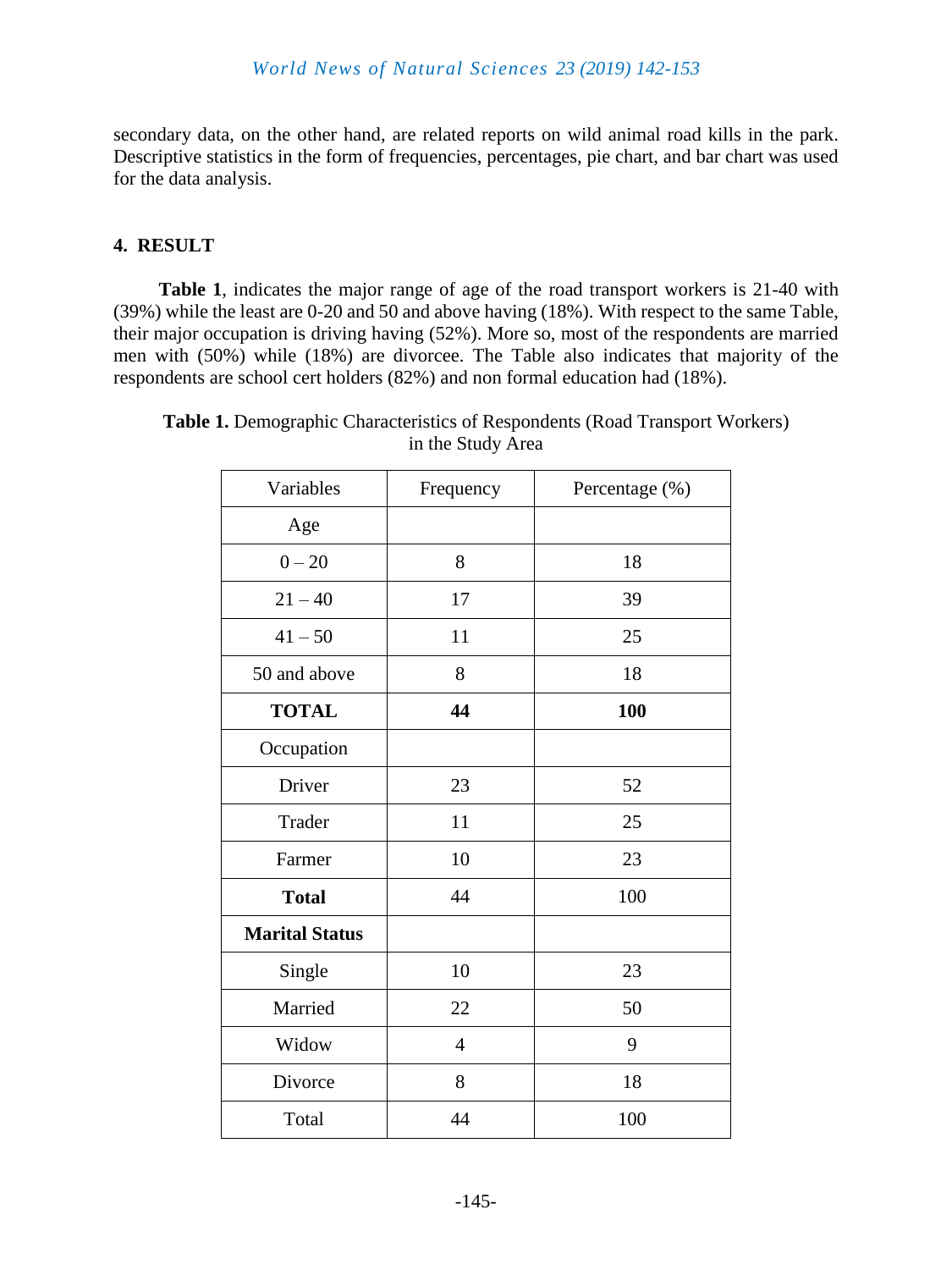| <b>Educational Status</b>         |    |     |
|-----------------------------------|----|-----|
| No-Formal<br>Education            |    | 18  |
| Primary/Secondar<br>y Certificate | 36 | 82  |
| Tertiary education                |    |     |
| <b>Total</b>                      |    | 100 |

**Table 2**: reveals that the miles of road that range 41-80 km is more sincerely considered to be the highest distance in the park with (48%) while 161-400 km has the least percentage having (2%). The speed limit of the park, as it varies in the park sector 40 mph, was recorded as the highest percentage with (52%) were 10-20 mph was significantly zero as proven by this research. More also, the rate of traffic volume of the two major routes, as 100-200 VPD has the highest percentage with (43.8%) then 200-400 VPD followed with (33.3%) while ˂100 VPD has the least percentage with (22.9%).

**Figure 1** reveals the availability of reports of road kills, where (79%) of the respondents agreed, while (21%) disagree. **Figure 3** reveals the means through which road related kills are reported, with the park rangers/law enforcement having the highest percentage with (30%) and visitors, the lowest percentage (68%). **Figure 4** shows the report on wild animals majorly killed, where reptiles had the highest percent with (69%) while large herbivore and amphibian had the lowest percent, having (4%) each. **Table 3** highlights the issues that significantly affect wild animals in the park with human habituation recorded, having the highest (60%), road mortality (27%) and habitat fragmentation (13%).

| Variables              | Frequency      | Percentage $(\% )$ |
|------------------------|----------------|--------------------|
| <b>Road Kilometers</b> |                |                    |
| $0-20$ km              | 3              | 6                  |
| 21-40 km               | $\overline{2}$ | 4                  |
| 41-80 km               | 23             | 48                 |
| 81-160 km              | 19             | 40                 |
| 161-400 km             | 1              | 2                  |
| <b>Total</b>           | 48             | 100                |
| Speed Limit            |                |                    |
| Less than 10 mph       |                |                    |

**Table 2.** Estimate of Road km in the Park, Speed Limit of the Park, and the Average Traffic Volume on the Main Road in the Park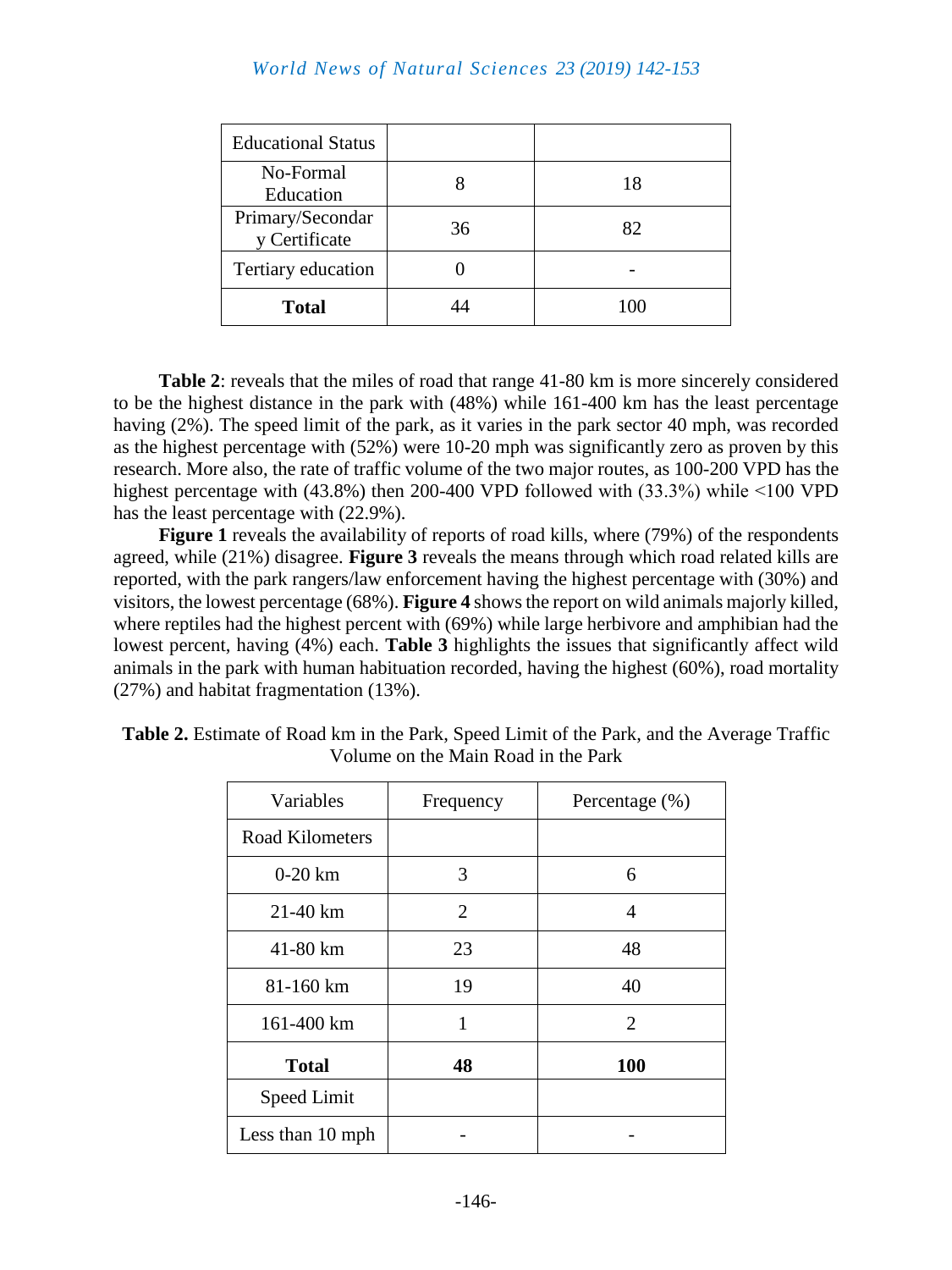| $10-20$ mph                      | 3  | 6   |
|----------------------------------|----|-----|
| $21-40$ mph                      | 20 | 42  |
| 40 mph or faster                 | 25 | 52  |
| <b>Total</b>                     | 48 | 100 |
| <b>Traffic Volume</b>            |    |     |
| $\leq$ 100 VPD (Low)             | 11 | 23  |
| 100-200 VPD<br>(medium)          | 21 | 44  |
| 200-400 VPD<br>(High)            | 16 | 33  |
| 400 and Above<br>VPD (very high) |    |     |
| <b>Total</b>                     | 48 | 100 |

**Table 4** shows the factor, that contribute most to road – related mortality of wild animals with (4%) indicating weather condition, while (65%) believe that it was due to over-speeding, and (31%) views that is mostly caused by nighttime driving / poor visibility. In **Table 6**, (84%) believed that measures have been put in place to reduce the rate of road kill, but fewer of the respondent disclaimed that no techniques that are used to reduce such occurrences. The availability of mitigation measures on road kill were revealed in **Table 5**, 56.3% of the respondents indicate no mitigation measures.



**Fig. 1.** Awareness of Road Kills in Kainji Lake National Park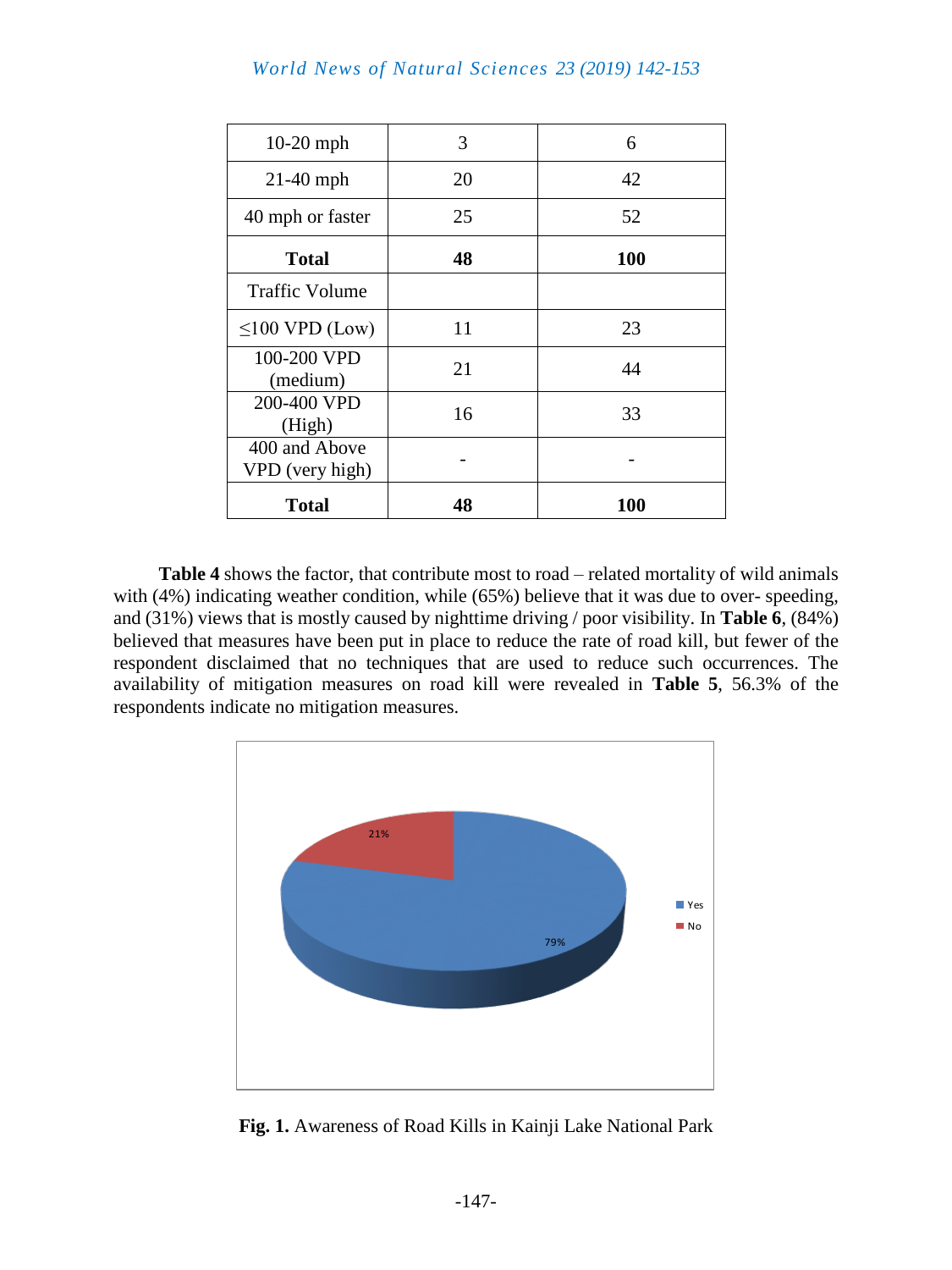

**Fig. 2.** How wild animals kill are reported in the study area



**Fig. 3.** Rates of Road Kill on Different Wild Animals Group in the Study Area

**Table 6** presents the effectiveness of the mitigation practices, with (50%) of the respondent indicating they are well effective, (6%) viewed that there is need for development of monitored plan, while (23%) disagreed with the availability of the monitoring plan. **Figure 4** shows the measures used to reduce road kill in the study area, where wildlife signage recorded the highest percentage (41%) followed by speed limit and cancellation of the road from the park with the same percent (20%), and avoidance of night driving has the least with (19%). **Figure 5** revelas general monthly view of wild animals killed by road in the study area.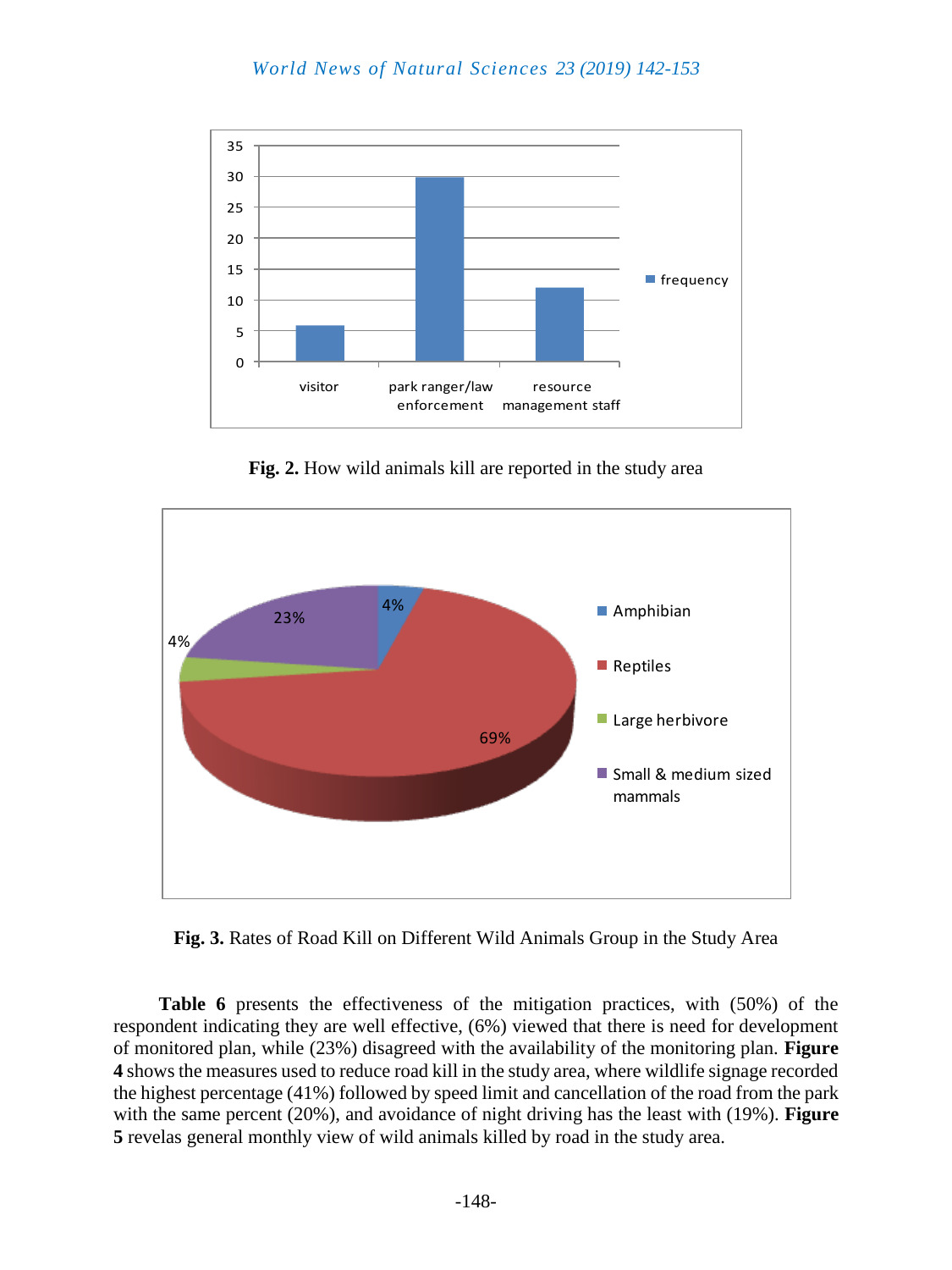| Variables                       | Frequency | Percentage (%) |
|---------------------------------|-----------|----------------|
| Road mortality                  | 13        | 27             |
| <b>Habitat Fragmentation</b>    |           | 13             |
| Human habitation/Animal Feeding |           | 60             |
| <b>Total</b>                    |           | 100            |

| Table 3. Factors that Affect Wild Animals Population in the Study Area |  |
|------------------------------------------------------------------------|--|
|------------------------------------------------------------------------|--|

**Teble 4.** Factors that Contributed to Most Road Kill in Kainji Lake National Park

| Variables                         | Frequency | Percentage |
|-----------------------------------|-----------|------------|
| <b>Weather Condition</b>          |           |            |
| Speeding                          | 31        | 65         |
| Nighttime driving/poor visibility | 15        | 31         |
| <b>Total</b>                      | 48        | 100        |

| Table 5. Availability of Mitigation Measures on Road Kill in Kainji Lake National Park |  |
|----------------------------------------------------------------------------------------|--|
|----------------------------------------------------------------------------------------|--|

| Varibales                    | Frequency      | Percentage (%) |
|------------------------------|----------------|----------------|
| <b>Mitigations Practices</b> |                |                |
| Yes                          | 20             | 41.7           |
| N <sub>0</sub>               | 27             | 56.3           |
| None                         | 1              | 2.1            |
| <b>Total</b>                 | 48             | 100            |
| <b>Monitoring Techniques</b> |                |                |
| <b>Animal Passage</b>        | $\overline{2}$ | $\overline{4}$ |
| Road sign                    | 13             | 27             |
| Speed reduction              | 7              | 15             |
| Wildlife signage             | 16             | 33             |
| Public education             | 10             | 21             |
| <b>Total</b>                 | 48             | 100            |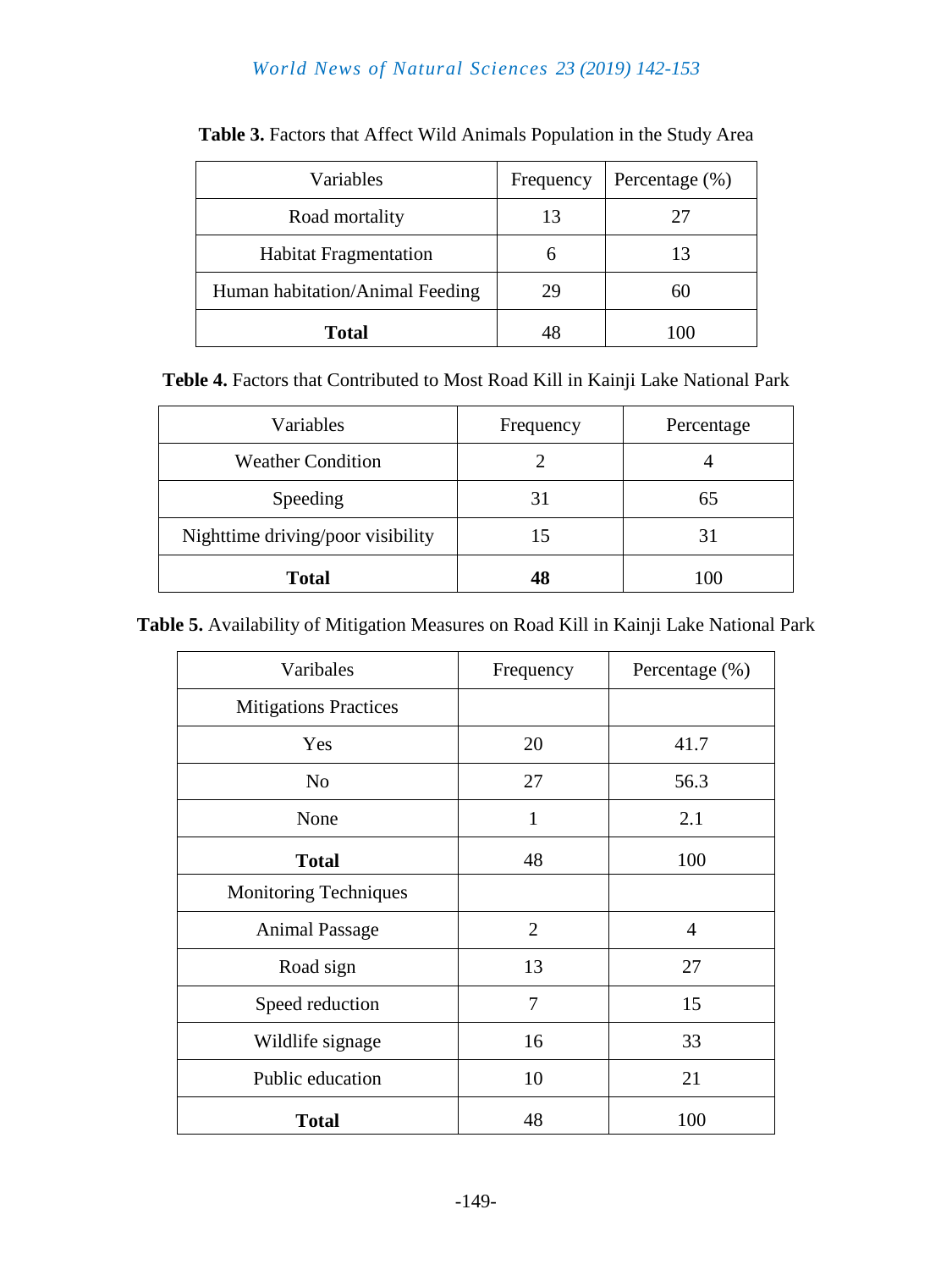

**Fig. 4.** Techniques that Can Be Used to Reduce Road Mortality in Klnp

| Variables              | Frequency | Percentage |
|------------------------|-----------|------------|
| Monitor                |           |            |
| Yes                    | 24        | 50         |
| N <sub>o</sub>         | 11        | 23         |
| Monitor plan developed | 3         | 6          |
| Not sure               | 10        | 21         |
| Total                  | 48        | 100        |
| Judge to be Effective  |           |            |
| Yes                    | 21        | 43         |
| N <sub>o</sub>         | 12        | 25         |
| Do not know yet        | 5         | 10         |
| Not sure               | 11        | 22         |
| <b>Total</b>           | 48        | 100        |

**Table 6.** Effectiveness of the Mitigation Measures and Practices in the Study Area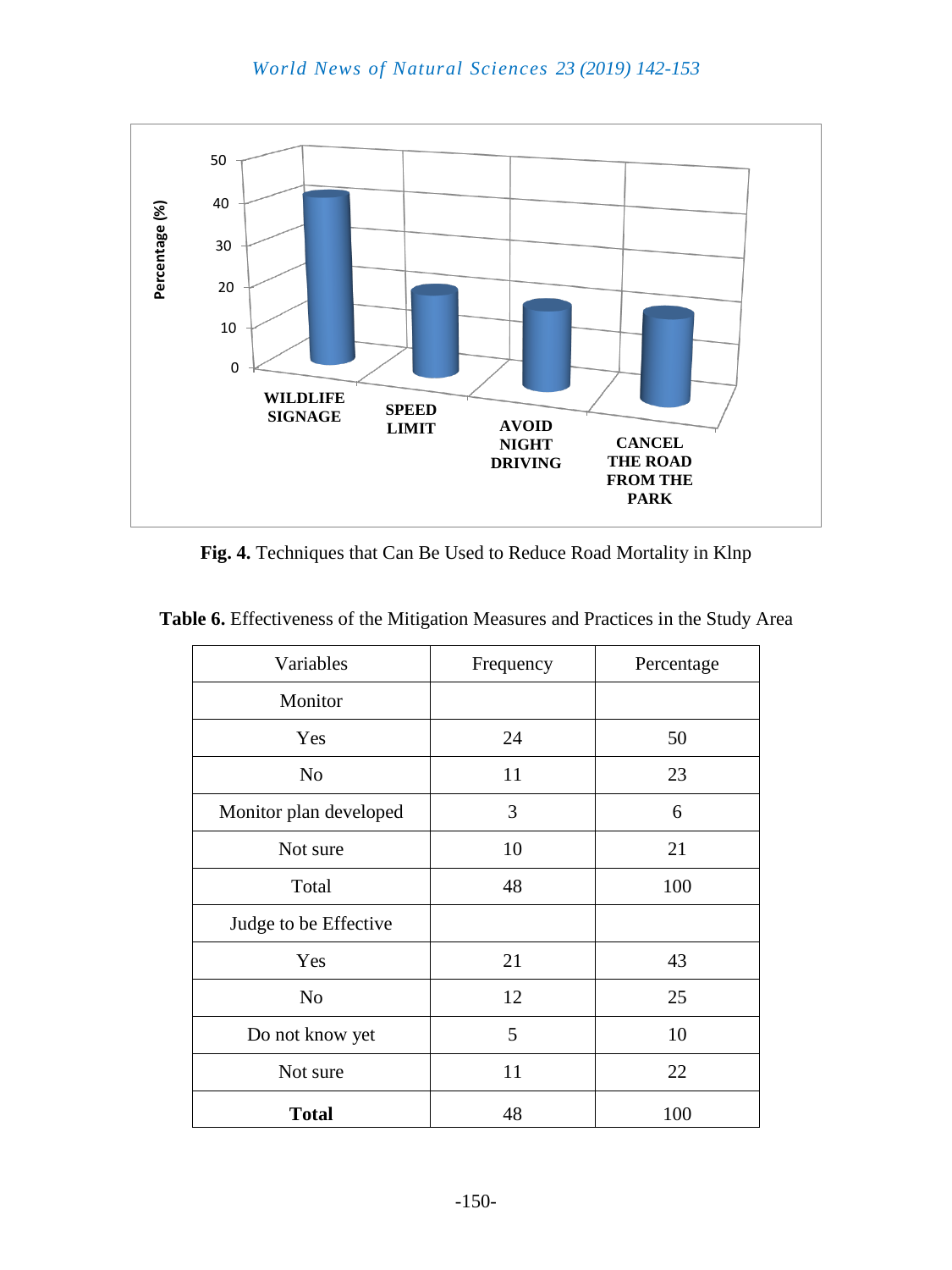

**Fig. 5.** General Monthly View of Wild Animals Kill in Two Major Routes of the Study Area

#### **5. DISCUSSION**

From the study it was observed that the reptiles are the most road kills in both, Kainji to Ibbi and Kainji to Lumma with 69%. This is an agreement with Jones, (2009); in his work of major wildlife species in Kainji Lake National Park that monitor lizard are abounding in Kainji Lake National Park. From the literature it was discovered that Animal Feeding/Human Habituation is the major problem in wildlife conservation in most of our National Park, most especially Kainji Lake National Park. This study, in addition to the above, revealed that road kills especially Reptiles and Small Size Mammals were also a major problem on the two major routes of Kainji Lake National Park. This was ascertained by Kaltumi (2014) in her work of challenges of Kainji Lake National Park Management.

Reptiles are the most populated animal species being kill by motorist in the study area. This is in line with Kertth *et al*. (2009). For example, a road acts as a barrier when certain individuals overtly avoid crossing or coming near the road. Alternatively, when individuals are susceptible to mortality as a consequence of crossing a road, the road acts as a filter to movement. Road related mortality is the most visible and direct effect of roads. It has the potential to significantly affect the dispersal or immigration and emigration rates of wildlife populations, as individuals attempt to move across the landscape. The study shows that, installation of overpass, underpass, and wildlife signage will serve as a good measure of preventing road kills in the area. This is in accordance with Trombulak and Frissell (2005). It is a common practice for corridors to be fitted with wildlife crossing structures. These structures are designed to link critical habitat, increase landscape permeability, and provide safe movement of animals across transportation corridors. Among the few studies that have examined the performance of crossing structures, all have shown that their use is species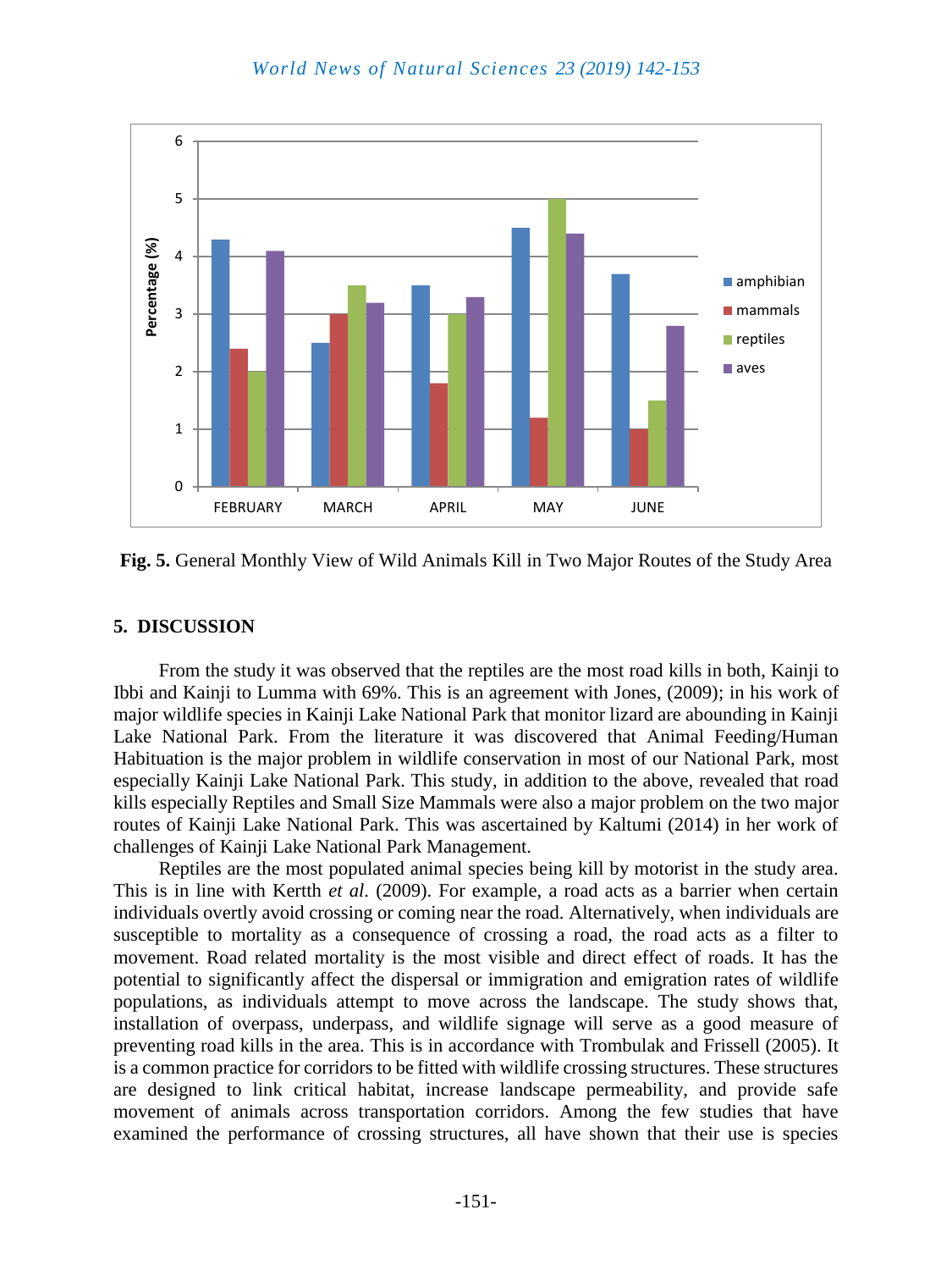specific, and frequency of use is site specific. In instances where crossing structures have been implemented for a target species and assessed, many other species have been unable to use them. Thus, if mitigation measures are to be effective and cost efficient, it is essential that crossing structure designs and configurations achieve stated objectives and goals. Important aspects of crossing structures, such as size, position, and distribution along transportation routes should be put in place so as to achieve the targeted goal.

#### **6. CONCLUSSIONS**

Given the park's mandate to both, protect wildlife and provide access for the enjoyment of visitors, it was understand that in the majority of cases, the management of wildlife-road conflicts is based on assumptions and perceptions, not on analyses of data that are systematically collected. Road-related mortality and habitat fragmentation effects by roads are quantifiable causes of loss to wildlife populations, but yet minorities of the park unit's measure, mitigate, and monitor these impacts on their wildlife populations, including species listed under the Endangered Species Act.

In the light of this research, it was concluded that for the park to be able to enjoy it wildlife resources, systematic approach should be used to develop, monitor and measure a standardized mitigation technique that can help in the reduction of road kill on the existing roads in the park.

More also, this research finding was able to identify a variety of opportunities for the wildlife sensitive roadway mitigation for the park transportation system's planning, design, and implementation.

#### **References**

- [1] Balkenhol, N. and L.P. Waits. (2009). Molecular road ecology: exploring the potential of genetics for investigating transportation impacts on wildlife. *Molecular Ecology* 18: 4151-4164.
- [2] Benitez-Lopez, A., R. Alkemade, and P.A. Verweij. (2010). The impacts of roads and other infrastructure on mammal and bird populations: A meta-analysis. *Biological Conservation* 143: 1307-1316.
- [3] Bennett, V.J., W.P. Smith, and M.G. Betts. (2011). Toward Understanding the Ecological Impact of Transportation Corridors. United States Department of Agriculture Forest Service Pacific Northwest Research Station PNW-GTR-846.
- [4] Coffin, A.W. (2007). From roadkill to road ecology: A review of the ecological effects of roads. *Journal of Transport Geography* 15: 396-406.
- [5] Eigenbrod, F., S.J. Hecnar, and L. Fahrig. (2009). Quantifying the Road-Effect Zone: Threshold Effects of a Motorway on Anuran Populations in Ontario, Canada. *Ecology and Society* 14(1): 24
- [6] Fahrig, L. and T. Rytwinski. (2009). Effects of Roads on Animal Abundance: an Empirical Review and Synthesis. *Ecology and Society* 14(1): 21.